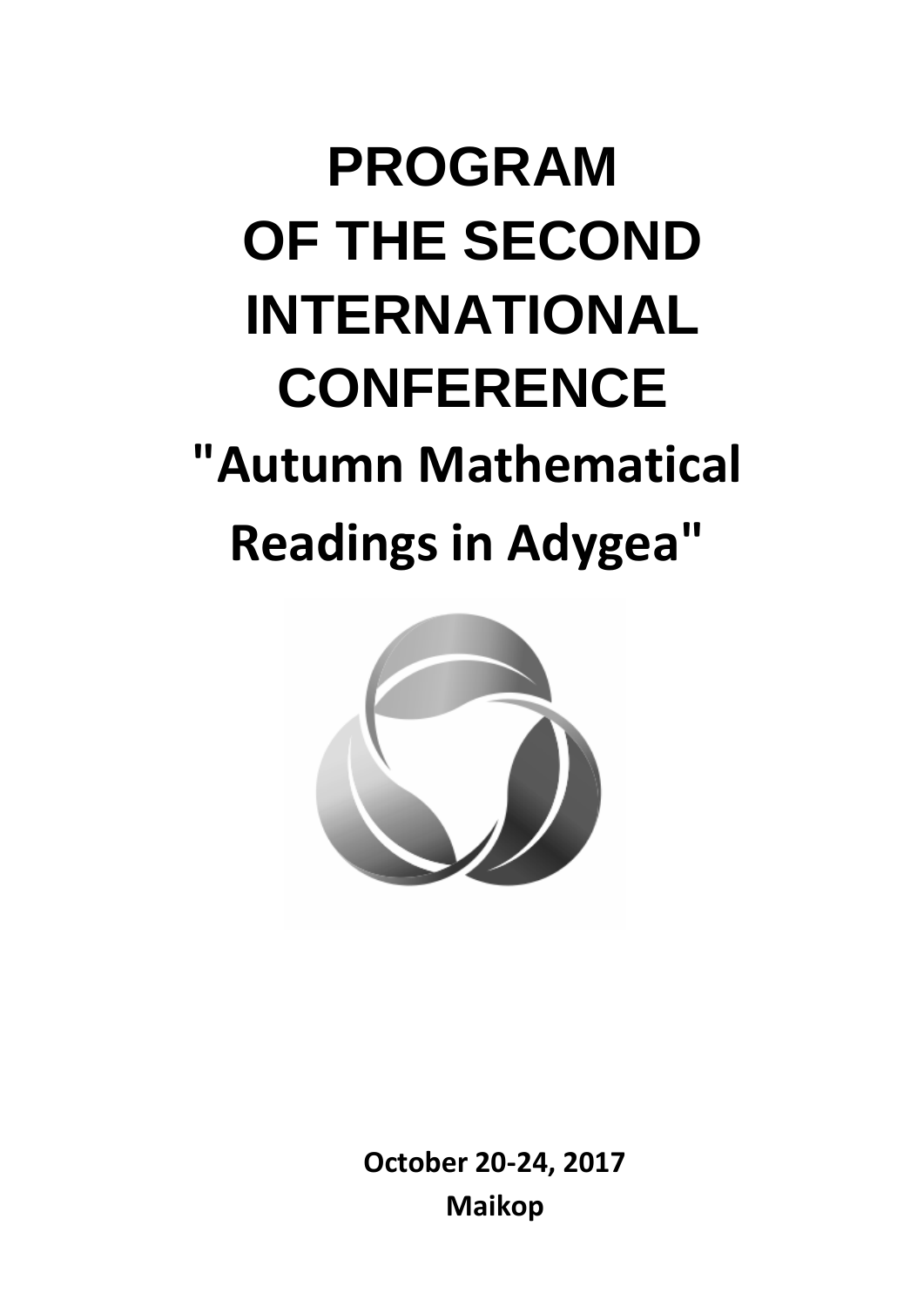## **Friday, October 20**

| 15.00 – 21.00 Registration of conference participants                             |
|-----------------------------------------------------------------------------------|
| (Lobby of the Assembly hall of the main building of ASU, Pervomayskaya str., 208) |

## **Saturday, October 21**

|                              | 09.00 - 10.00 Registration of conference participants                |                                                                                                                        |  |
|------------------------------|----------------------------------------------------------------------|------------------------------------------------------------------------------------------------------------------------|--|
|                              |                                                                      | (Lobby of the Assembly hall of the Main Building of ASU, Pervomayskaya str., 208)                                      |  |
|                              |                                                                      | 10.00 - 13:30 Opening of the conference. Plenary session (Chair. Mamiy D.K.)                                           |  |
|                              | (Assembly Hall of the Main Building of ASU, Pervomaiskaya str., 208) |                                                                                                                        |  |
|                              | 10:00-10:10                                                          | Greeting speech of the Rector of the Adyghe State University Khunagov R.D.                                             |  |
|                              | 10:10-10:15                                                          | Welcome speech of the Dean of the Faculty of Mathematics and Computer Science of Adyghe State<br>University Mamiy D.K. |  |
|                              | 10:15-10:55                                                          | Invariants of polyhedra that are constant during flexions                                                              |  |
|                              |                                                                      | Gaifullin A.A. (Russia, Moscow, Steklov Mathematical Institute of RAS, Moscow, Russia., Lomonosov                      |  |
|                              |                                                                      | MSU)                                                                                                                   |  |
|                              | 11:00-11.40                                                          | Singularities of cyclic processes optimization                                                                         |  |
|                              |                                                                      | Davydov A.A. (Russia, Moscow, Lomonosov MSU, National University of Science and Technology "MISIS"                     |  |
|                              |                                                                      | Austria, Laxenburg, International Institute for Applied System Analysis)                                               |  |
| $11.40 - 12.00$ Coffee break |                                                                      |                                                                                                                        |  |
|                              | $12.00 - 12.40$                                                      | Classic and new problems about random graphs                                                                           |  |

| 12:00-12:40 | Classic and new problems about random graphs<br>Raigorodskii A.M. (Russia, Moscow, MIPT) |  |
|-------------|------------------------------------------------------------------------------------------|--|
| 12:45-13:25 | Acoustic Traps and Lattices for Electrons in Semiconductors                              |  |
|             | Giedke Geza (Spain, San Sebastián, Donostia International Physics Center)                |  |

- 14.00 15.00 Lunch (ASU Dining, Pervomayskaya str., 208)
- 15.00 19.00 Work on sections

#### Section Discrete mathematics

|                                                                                                      | (headed by Raigorodskii A.M.) (Main building of ASU, room 323 B) |                                                                                     |
|------------------------------------------------------------------------------------------------------|------------------------------------------------------------------|-------------------------------------------------------------------------------------|
| 15:00-15:20                                                                                          | Probabilistic and Kolmogorov extractors with multiple sources    |                                                                                     |
|                                                                                                      |                                                                  | Musatov D.V., (Russia, Moscow, MIPT)                                                |
| 15:25-15:45                                                                                          | Around Young's theorem                                           |                                                                                     |
|                                                                                                      |                                                                  | Dolnikov V.L. (Russia, Moscow, MIPT)                                                |
| 15:50-16:10<br>About the special integral in the problem on the weighted number of integer points on |                                                                  |                                                                                     |
|                                                                                                      | multidimensional hyperboloids                                    | Dokhov R.A., Pachev U.M., Shakova T.A.                                              |
|                                                                                                      |                                                                  | (Russia, Nalchik, Kabardino-Balkarian State University named after Kh. M. Berbekov) |
| 16:15-16:35                                                                                          | On finiteness of spectra of first order random graph properties  |                                                                                     |
|                                                                                                      |                                                                  | Matushkin A.D. (Russia, Moscow, MIPT)                                               |
| 16:40-17:00                                                                                          | On the polyhedral graph of the pyramidal tours                   |                                                                                     |
|                                                                                                      |                                                                  | V. A. Bondarenko (Russia, Yaroslavl, P.G. Demidov Yaroslavl State University)       |
| 17:05-17:25                                                                                          | Turan type bounds for distance graphs                            |                                                                                     |
|                                                                                                      |                                                                  | Shabanov L.E. (Russia, Moscow, MIPT)                                                |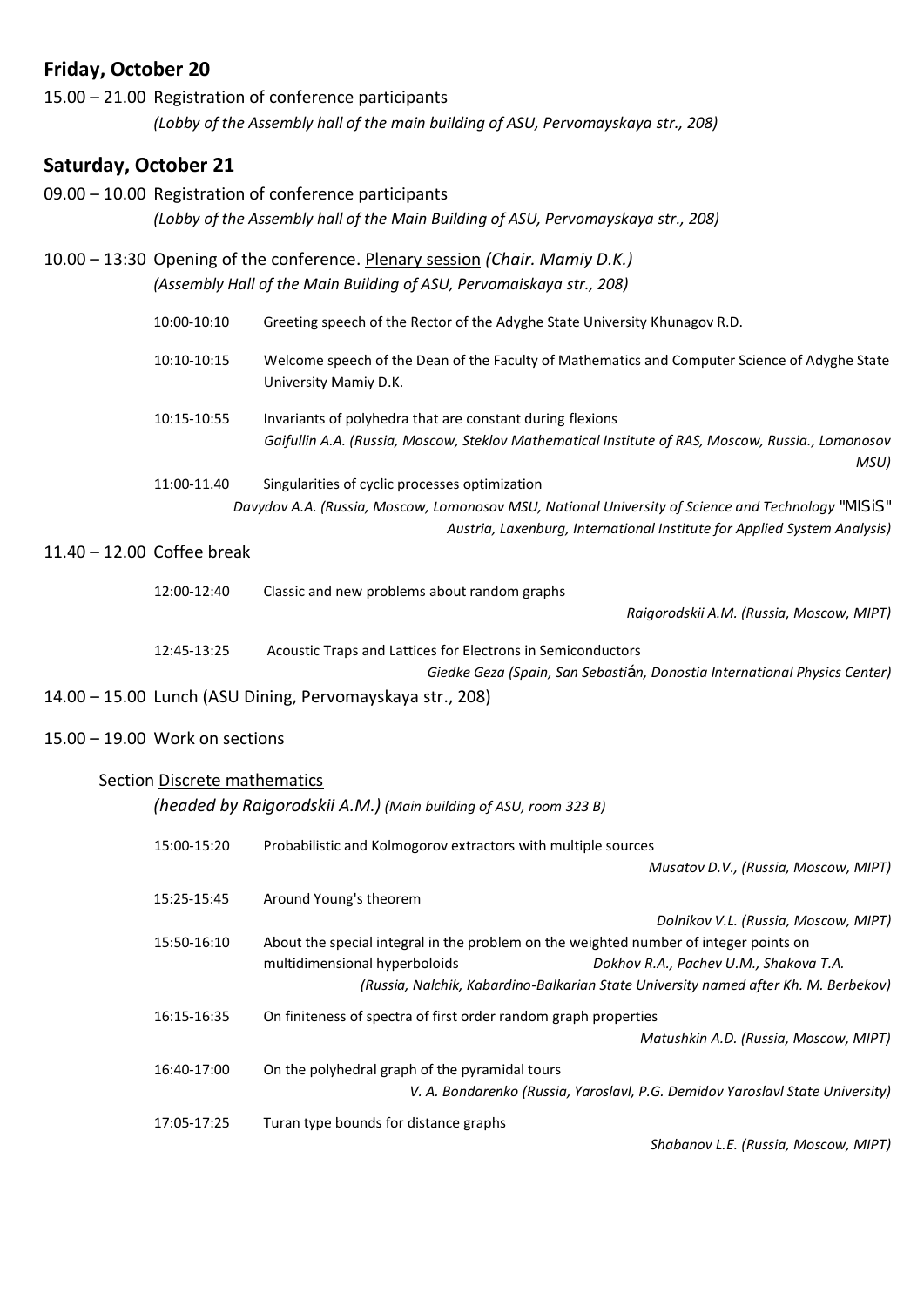| 17:30-17:50 | Existential monadic second order properties of a random graph<br>Zhukovskii M.E. (Russia, Moscow, MIPT)                                                                                                                                                                                                                   |
|-------------|---------------------------------------------------------------------------------------------------------------------------------------------------------------------------------------------------------------------------------------------------------------------------------------------------------------------------|
| 17:55-18:05 | On the environment of the vertices of fractal graphs<br>Reznikov A.V. (Russia, Maikop, ASU)                                                                                                                                                                                                                               |
|             | Section Differential Equations, Dynamical Systems and Control Theory                                                                                                                                                                                                                                                      |
|             | (headed by Davydov A.A.)<br>(Main building of ASU, room 410)                                                                                                                                                                                                                                                              |
| 15:00-15:20 | The theory of boundary value problems of differential beams with multiple characteristics<br>Vagabov A.I. (Russia, Makhachkala, Dagestan State University)                                                                                                                                                                |
| 15:25-15:45 | Separatrices estimates of phase synchronization dynamical systems<br>Aleksandrov K.D. (Russia, Saint-Petersburg, Saint-Petersburg State University)                                                                                                                                                                       |
| 15:50-16:10 | On a priori estimate of the solution to the first boundary value problem for the model equation of<br>mixed parabolic-hyperbolic type with a non-characteristic line of type changing<br>Balkizov Zh.A. (Russia, Nalchik, Institute of Applied Mathematics and Automation of<br>Kabardin-Balkar Scientific Center of RAS) |
| 16:15-16:35 | Kalman conjecture in theory of differential equations. Counterexamples and hidden attractors<br>Mokaev R.N. (Russia, Saint-Petersburg, Saint-Petersburg State University)                                                                                                                                                 |
| 16:40-17:00 | About boundary-value problem for infinite system of ordinary differential equations.<br>Tankiev I.A. (Russia, Ingush State University),<br>Kodzoeva F.D. (Russia, Ingush State University)                                                                                                                                |
|             | Section Mathematical Modeling, Numerical and Asymptotic Methods<br>(headed by Soloviev A.N.) (Main building of ASU, room 309)                                                                                                                                                                                             |
| 15:00-15:20 | Inequalities of fejer type for harmonics of nonnegative trigonometric polynomials<br>Danchenko V.I. (Russia, Vladimir, Vladimir State University)                                                                                                                                                                         |
| 15:25-15:45 | A difference scheme of high order of approximation for the subdiffusion equation<br>Alikhanov A.A. (Russia, Nalchik, Institute of Applied Mathematics and Automation of<br>Kabardin-Balkar Scientific Center of RAS)                                                                                                      |
| 15:50-16:10 | Estimates of Modeling Errors in Case of Homogenization<br>Samrowski T.S. (Switzerland, Zürich, Zurich University of Applied Science)                                                                                                                                                                                      |
| 16:15-16:35 | Piecewise quadratic approximation on plane<br>Podkolzin V.V. (Russia, Krasnodar, Kuban State University)                                                                                                                                                                                                                  |
| 16:40-17:00 | Mathematical modeling of gravitational convection in electromembrane systems with the account<br>of the dissociation / recombination reaction of water molecules<br>Urtenov M.H. (Russia, Krasnodar, Kuban State University)                                                                                              |
| 17:05-17:25 | Questions of simulation of dynamic phenomena of aeroelasticity<br>Lukashchik E.P. (Russia, Krasnodar, Kuban State University)                                                                                                                                                                                             |
| 17:30-17:55 | Definition parameters of the functional network by the method of back propagation error<br>Uvarova A.V. (Russia, Krasnodar, Kuban State University)                                                                                                                                                                       |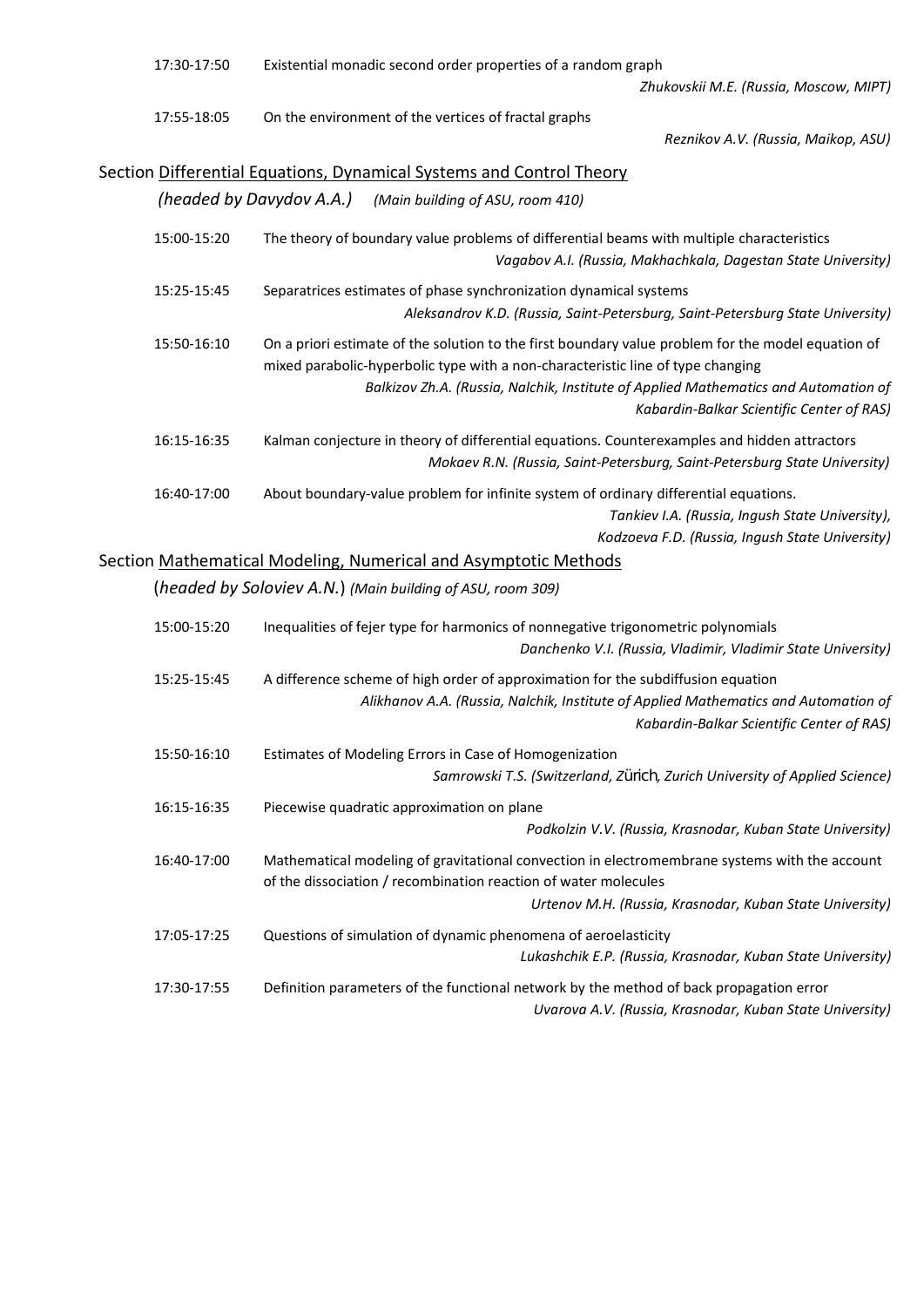## Section Computer Science, Data Analysis and Information Processing

*(headed by Aliev M.V.) (Main building of ASU, room 327)*

|                           | 15:00-15:20 | Algorithms for the calculation of the confidence interval and their program implementation<br>Simankov V.S. (Russia, Krasnodar, Kuban State Technological University)<br>Buchatskaya V.V. (Russia, Maikop, ASU)<br>Teplouhov S.V. (Russia, Maikop, ASU) |
|---------------------------|-------------|---------------------------------------------------------------------------------------------------------------------------------------------------------------------------------------------------------------------------------------------------------|
|                           | 15:25-15:45 | The information basis for construction models of renewable energy sources in geoinformation<br>Buchatsky P.Yu. (Russia, Maikop, ASU)<br>systems                                                                                                         |
|                           | 15:50-16:10 | The profile of the basic preparation for informatics of the bachelor of applied mathematics<br>Garkusha O.V. (Russia, Krasnodar, Kuban State University)<br>Dobrovolskaya N.Yu. (Russia, Krasnodar, Kuban State University)                             |
|                           | 16:15-16:35 | The role of research activities of students in the training of programming on the example of the<br>themes "matrix"                                                                                                                                     |
|                           |             | Kharchenko A.V. (Russia, Krasnodar, Kuban State University)                                                                                                                                                                                             |
|                           | 16:40-17:00 | Construction of optimum module neuron networks with the vectorial criterion for the Big data<br>Chetyrbok, P.V. (Russia, Yalta, the Crimean Federal University<br>processing<br>named after V.I. Vernadsky branch in the city of Yalta)                 |
|                           | 17:05-17:25 | The program module of creation of model of the violator for PDIS<br>Zlatina K.S.(Russia, Krasnodar, Kuban State Technological University)                                                                                                               |
|                           | 17:30-17:50 | Automation of formation processes for security requirements<br>in PDIS and SIS information according to requirements of FSTEC of Russia<br>Shustova I.V. (Russia, Krasnodar, Kuban State Technological University)                                      |
|                           | 17:55-18:05 | Block encoding hyperspectral imaging with adaptive selection of encoding transformation<br>Kasparyan M.S. (Russia, Innopolis, Innopolis University)                                                                                                     |
| <b>Sunday, October 22</b> |             |                                                                                                                                                                                                                                                         |
|                           |             | 09.00 - 12.30 Plenary session (Chair. Davydov A.A.)                                                                                                                                                                                                     |
|                           |             | (Conference hall of hostel Nº4 ASU, Pervomaiskaya str., 208)                                                                                                                                                                                            |
|                           | 09:00-09:40 | Extremal problems for families of subsets not containing certain subfamilies<br>Gyula O. H. Katona (Hungary, Budapest,<br>Alfr' ed R' enyi Institute of Mathematics, Hungarian Academy of Sciences)                                                     |
|                           |             |                                                                                                                                                                                                                                                         |

10.30 – 10.50 Coffee break

| 10:50-11:30 | Differential equations with hysteresis operators                                   |
|-------------|------------------------------------------------------------------------------------|
|             | Shumafov M.M. (Russia, Maikop, ASU)                                                |
| 11:30-12:00 | Recognition of finite simple groups                                                |
|             | A.Kh. Zhurkov (Russia, Nalchik, Institute of Applied Mathematics and Automation of |
|             | Kabardin-Balkar Scientific Center of RAS)                                          |
|             | 12.00 - 13.00 Lunch (ASU Dining, Pervomayskaya str., 208)                          |

*Karasev R.N. (Russia, Moscow, MIPT)* 

13.00 – 18.00 Excursion to the foothills of the Western Caucasus

09:45-10:25 Gromov's Waist for cubes and spheres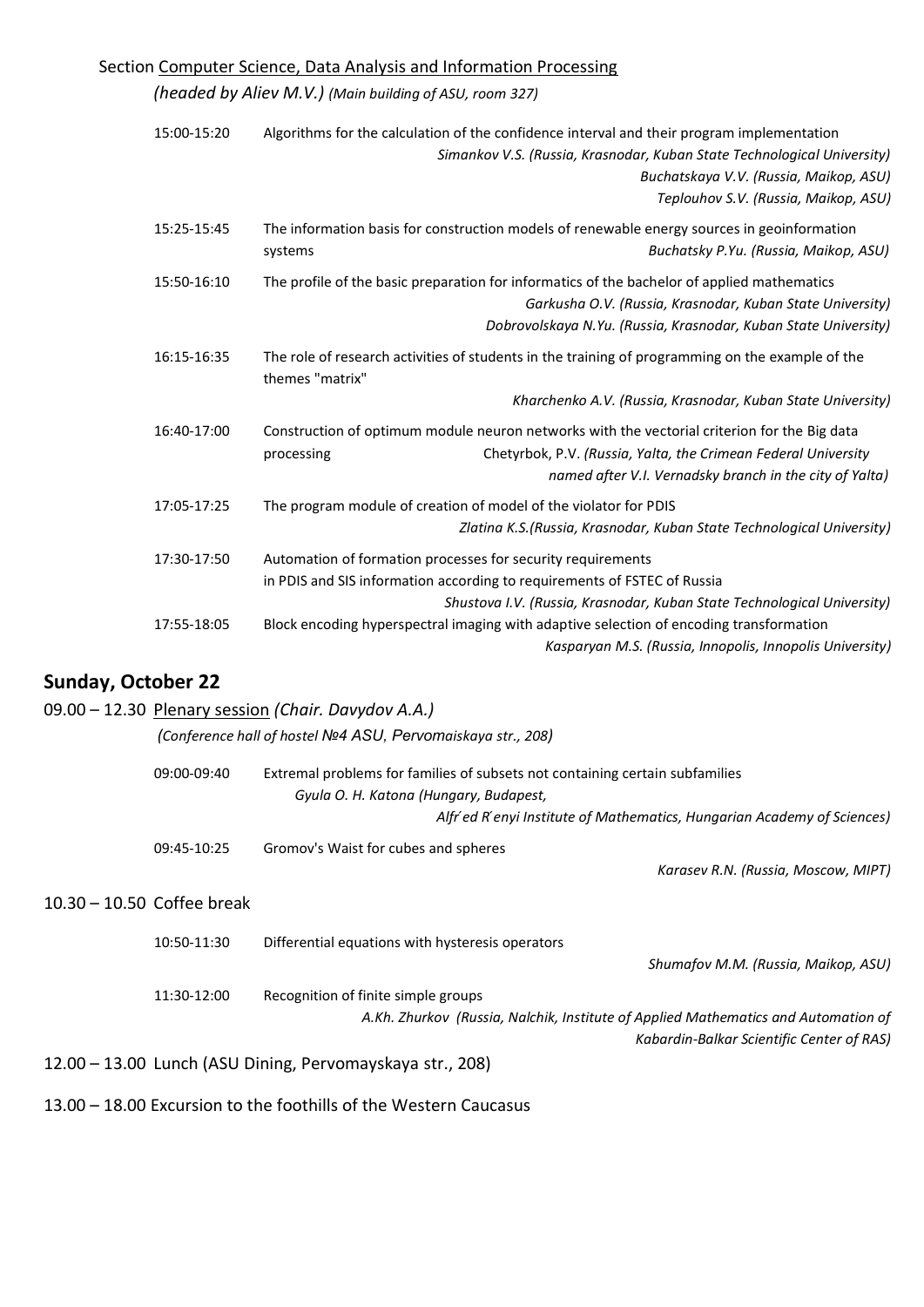# **Monday, October 23**

|                              |             | 09.00 - 13:30 Plenary session (Chair. Gaifullin A.A.)                                                                                                                                      |
|------------------------------|-------------|--------------------------------------------------------------------------------------------------------------------------------------------------------------------------------------------|
|                              |             | (Assembly Hall of the Main Building of ASU, Pervomaiskaya str, 208)                                                                                                                        |
|                              | 09:00-09:40 | Symmetries and conservation laws for hyperbolic equations<br>Shabat A.B. (Karachaevsk, Karachay-Cherkess State University named after U.D. Aliev,<br>ITP RAS named after L.D. Landau)      |
|                              | 09:45-10:25 | The problem of non-Gaussianity and harmonic analysis in observational cosmology<br>Verkhodanov O.V. (Nizhniy Arkhyz, Special Astrophysical Observatory of the Russian Academy of Sciences) |
| $10.30 - 10.50$ Coffee break |             |                                                                                                                                                                                            |
|                              | 10:50-11.30 | Representations of quantum groups and integrable models in field theory and statistical physics<br>Nirov H.S. (Moscow, Institute for Nuclear Research, Russian Academy of Sciences)        |
|                              | 11:35-12:15 | Theory and methods for QM/MM simulations: realization and applications<br>Koval P. G. (Spain, San Sebastián, Donostia International Physics Center)                                        |
|                              |             | 14.00 - 15.00 Lunch (ASU Dining, Pervomayskaya str., 208)                                                                                                                                  |
|                              |             | 14.00 - 19.00 Work on sections (Main Building of ASU, Pervomaiskaya str., 208)                                                                                                             |
|                              |             | Section Number Theory and Applications                                                                                                                                                     |
|                              |             | (headed by Osipyan V.O.) (Main building of ASU, room 323 B)                                                                                                                                |
|                              | 14:00-14:20 | Sharygin triangles and elliptic curve                                                                                                                                                      |
|                              |             | Savvateev A.V. (Russia, Moscow, MIPT)                                                                                                                                                      |
|                              | 14:25-14:45 | Mathematical model of alphabetic cryptosystems based on A-M knapsack (backpack)<br>Osipyan V.O. (Russia, Krasnodar, Kuban State University)                                                |
|                              | 14:50-15:10 | On hyperoperatorial interpretation of knapsack data protection systems<br>Tlyusten V.Sh. (Russia, Maikop, ASU)                                                                             |
|                              | 15:15-15:35 | On the distribution of prime twin numbers<br>Andrukhayev H.M. (Russia, Maikop, ASU)                                                                                                        |
|                              | 15:40-16:00 | Condensation of prime numbers and graph of their encloses<br>Rozhkova M.V. (Russia, Krasnodar, Krasnodar college of management, equipment and technologies)                                |
|                              | 16:05-16:25 | Experimental number theory: mean value of function of Euler<br>Rozhkov A.V. (Russia, Krasnodar, Krasnodar college of management, equipment and technologies)                               |
|                              | 16:30-16:50 | Durability analysis of the non-standard knapsacks information security systems<br>Karpenko Y.A. (Russia, Maikop, ASU)                                                                      |
|                              | 16:55-17:15 | Waring's problem in natural numbers with binary expansions of a special form.                                                                                                              |

*Eminyan K.M. (Moscow, Financial University)*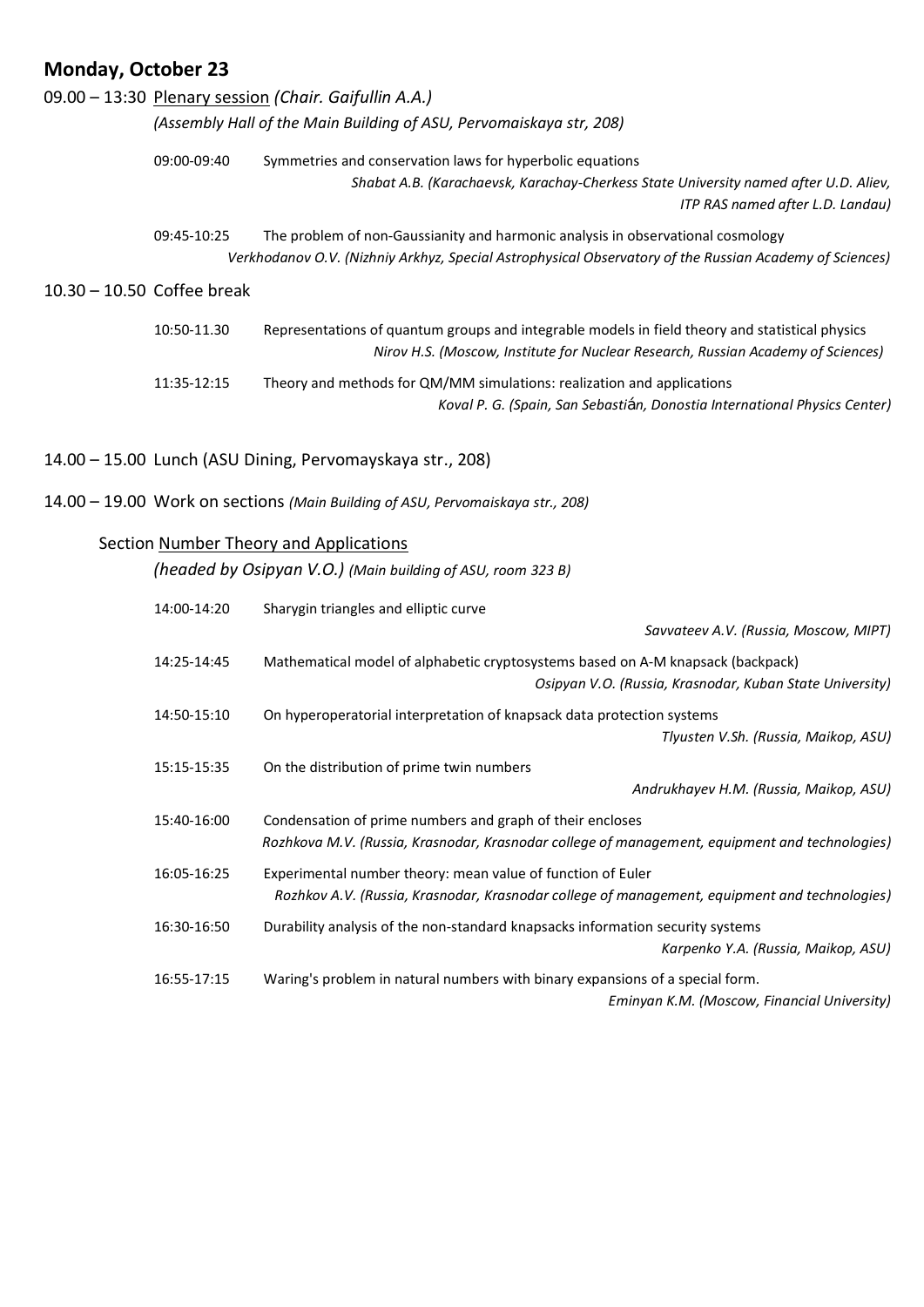| Section Differential Equations, Dynamical Systems and Control Theory |                                                                                                                                                                                                                                 |  |
|----------------------------------------------------------------------|---------------------------------------------------------------------------------------------------------------------------------------------------------------------------------------------------------------------------------|--|
|                                                                      | (headed by Shumafov M.M.) (Main building of ASU, room 410)                                                                                                                                                                      |  |
| 14:00-14:20                                                          | On the number of invariant sets of a polynomial vector field                                                                                                                                                                    |  |
|                                                                      | Ushkho D.S., Ushkho A.D. (Russia, Maikop, ASU)                                                                                                                                                                                  |  |
| 14:25-14:45                                                          | Pseudodifferential operators of variable order in Hölder-Zygmund spaces of variable smoothness<br>Kryakvin V.D. (Russia, Rostov-on-Don, Southern Federal University)                                                            |  |
| 14:50-15:10                                                          | Example of discrepancy of the complete and vector hyper frequencies of solutions<br>of the two-dimemsional differential system<br>Stash A.Kh. (Russia, Maikop, ASU)                                                             |  |
| 15:15-15:35                                                          | The first boundary value problem in a nonlocal setting for the generalized Hallaire equation<br>Makaova R.Kh. (Russia, Nalchik, Institute of Applied Mathematics and Automation of<br>Kabardin-Balkar Scientific Center of RAS) |  |
| 15:40-16:00                                                          | A "logarithmic" Dirichlet problem<br>Badakhov M.Sh. (Russia, Karachaevsk, Karachay-Cherkess State University)                                                                                                                   |  |
|                                                                      | Section Mathematical Modeling, Numerical and Asymptotic Methods.                                                                                                                                                                |  |
|                                                                      | <b>Theoretical and Mathematical Physics</b>                                                                                                                                                                                     |  |
|                                                                      | (headed by Urtenov M.A.K) (Main building of ASU, room 309)                                                                                                                                                                      |  |
| 14:00-14:20                                                          | Finite-element modeling a system the elastic body and piezo transducer applied to medical devices<br>Soloviev A.N. (Russia, Rostov-on-Don, Don State Technical University)                                                      |  |
| 14:25-14:45                                                          | On functions of limitary polarization used in models of polarization of ferroelectrics<br>Skaliukh A.S. (Russia, Rostov-on-Don, Don State Technical University)                                                                 |  |
| 14:50-15:10                                                          | Effect of radiative damping on the evolution of angular distribution of harmonic synchrotron<br>radiation                                                                                                                       |  |
| 15:15-15:35                                                          | Tlyachev V.B., Boychenko S.E. (Russia, Maikop, ASU)<br>Numerical methods for modeling flows in fractured media                                                                                                                  |  |
|                                                                      | Chernyshenko A.Y. (Russia, Moscow, Institute of Numerical Mathematics Russian Academy of Sciences)                                                                                                                              |  |
| 15:40-16:00                                                          | Optimization criteria in production scheduling models                                                                                                                                                                           |  |
|                                                                      | Chernenko A.A. (Russia, Maikop, LLC ITV Group)                                                                                                                                                                                  |  |
| 16:05-16:25                                                          | Analysis of resistance to morphological transformations of visible DWM on static images<br>Alieva M.F., Aliev M.V. (Russia, Maikop, ASU)                                                                                        |  |